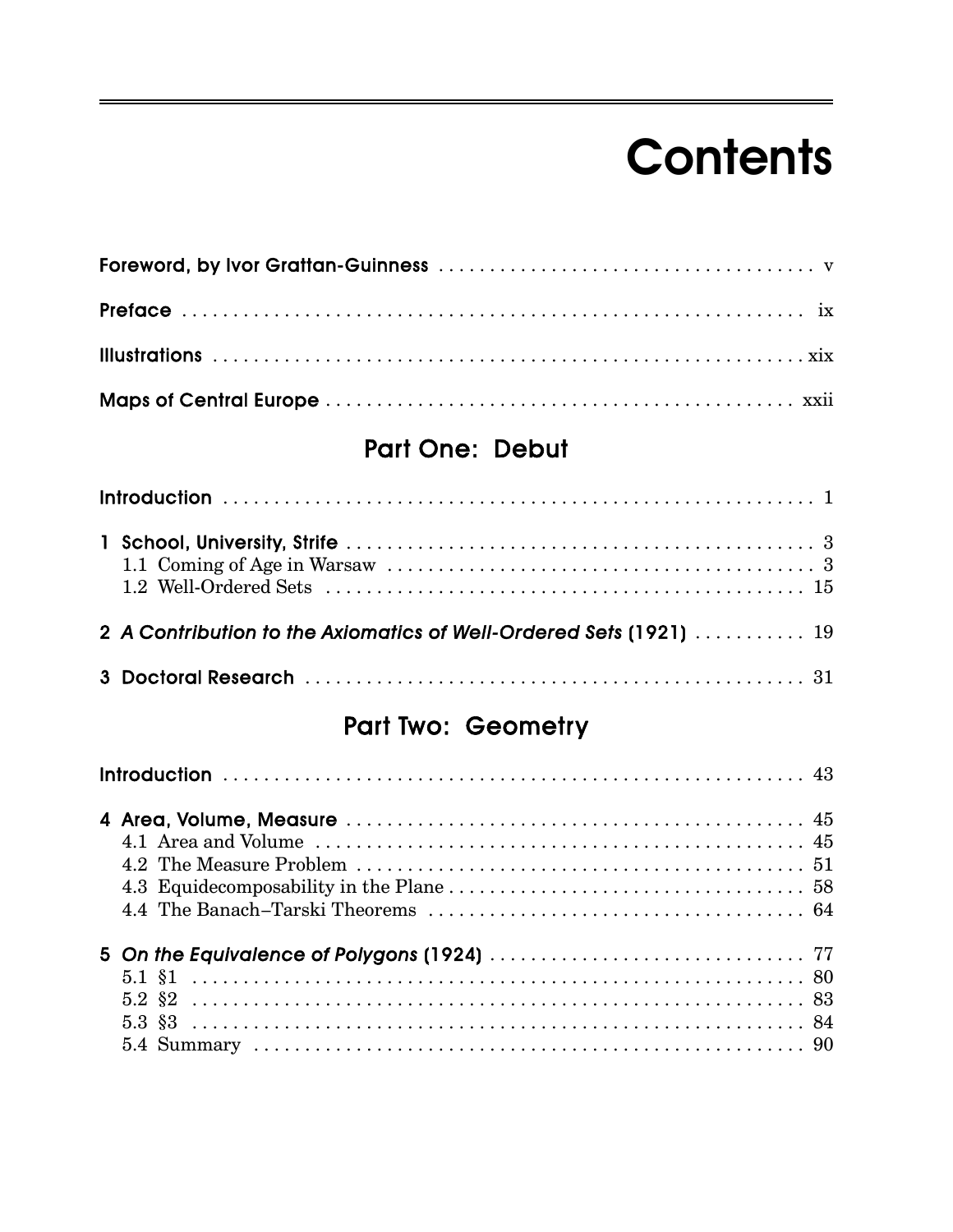|                | 6 On Decomposition of Point Sets into Respectively               |  |  |  |  |  |
|----------------|------------------------------------------------------------------|--|--|--|--|--|
|                |                                                                  |  |  |  |  |  |
|                | 6.1 General Properties of Equivalence by Finite or               |  |  |  |  |  |
|                |                                                                  |  |  |  |  |  |
|                | 6.2 The Fundamental Theorems about Equivalence by                |  |  |  |  |  |
|                |                                                                  |  |  |  |  |  |
|                | A. Euclidean Space with One or Two Dimensions  106               |  |  |  |  |  |
|                | B. Euclidean Space of Three (and More) Dimensions  109           |  |  |  |  |  |
|                |                                                                  |  |  |  |  |  |
|                | 6.3 The Fundamental Theorems about Equivalence by                |  |  |  |  |  |
|                |                                                                  |  |  |  |  |  |
|                |                                                                  |  |  |  |  |  |
| 7 <sup>1</sup> |                                                                  |  |  |  |  |  |
|                |                                                                  |  |  |  |  |  |
|                | 7.2 The Degree of Equivalence of Polygons (1931)  135            |  |  |  |  |  |
|                |                                                                  |  |  |  |  |  |
|                | 7.4 Remarks on the Degree of Equivalence of Polygons (1932)  151 |  |  |  |  |  |
|                |                                                                  |  |  |  |  |  |
|                |                                                                  |  |  |  |  |  |
|                |                                                                  |  |  |  |  |  |
|                | 8.3 Thread: Cardinal Arithmetic and the Axiom of Choice  161     |  |  |  |  |  |
|                | 8.4 Thread: Application of Set Theory to Geometry  162           |  |  |  |  |  |
|                | 8.5 Equidecomposability in Elementary Geometry  162              |  |  |  |  |  |
|                |                                                                  |  |  |  |  |  |
|                |                                                                  |  |  |  |  |  |
|                |                                                                  |  |  |  |  |  |
|                |                                                                  |  |  |  |  |  |

### Part Three: Teaching

| 9.8 Tarski's Contributions to Parametr and Młody Matematyk  211 |  |
|-----------------------------------------------------------------|--|
| 9.9 Tarski's Coauthored Textbook Geometrja  214                 |  |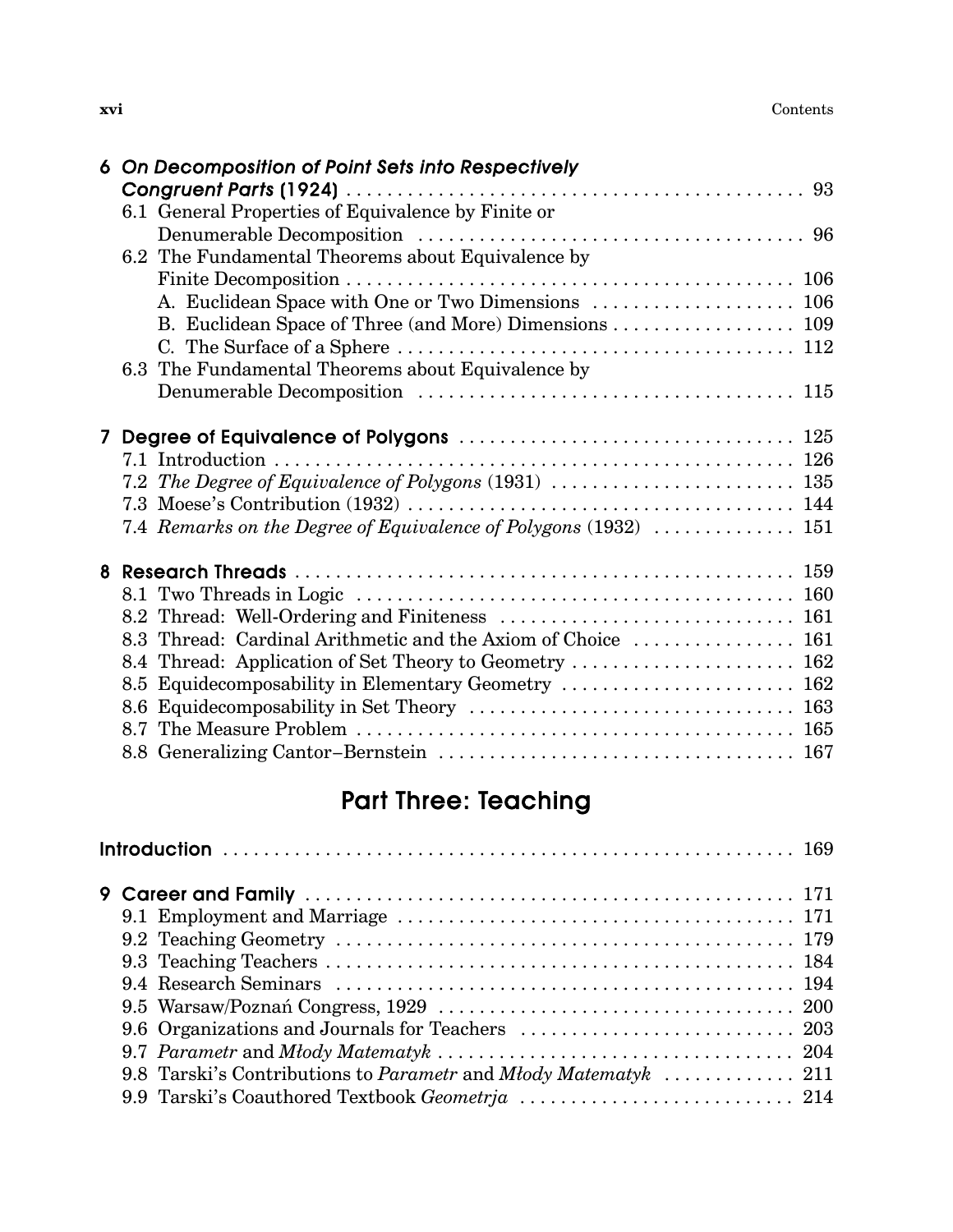Contents **xvii**

|      |      |    | 10 Congress of Mathematicians of Slavic Countries (1929)  225   |     |
|------|------|----|-----------------------------------------------------------------|-----|
|      |      |    |                                                                 |     |
|      |      |    |                                                                 |     |
|      | 12.1 |    |                                                                 |     |
|      | 12.2 |    |                                                                 |     |
|      | 12.3 |    |                                                                 |     |
|      | 12.4 |    |                                                                 |     |
|      | 12.5 |    |                                                                 |     |
|      | 12.6 |    |                                                                 |     |
|      | 12.7 |    |                                                                 |     |
|      | 12.8 |    |                                                                 |     |
|      | 12.9 |    |                                                                 |     |
|      |      |    | 12.10 The Degree of Equivalence of Polygons  263                |     |
|      |      |    |                                                                 |     |
|      |      |    |                                                                 |     |
|      |      |    |                                                                 |     |
|      |      |    |                                                                 |     |
|      |      |    | 13 Geometry for the Third Gimnazjum Class (1935)  273           |     |
|      | 13.1 | §1 |                                                                 |     |
|      | 13.2 | §2 |                                                                 |     |
|      | 13.3 | §3 | Relative Positions of a Circle and a Line Lying in a Plane  281 |     |
|      | 13.4 | §4 |                                                                 |     |
|      | 13.5 |    |                                                                 |     |
|      | 13.6 |    | §25 Incommensurable Segments—Irrational Numbers  292            |     |
|      | 13.7 |    | §26 Measuring Incommensurable Segments with a Unit  296         |     |
|      | 13.8 |    | §27 Rational Approximations of Irrational Numbers               |     |
|      |      |    | -Operations on Irrational Numbers  297                          |     |
|      | 13.9 |    |                                                                 |     |
|      |      |    |                                                                 |     |
|      |      |    |                                                                 |     |
|      |      |    |                                                                 |     |
|      |      |    |                                                                 |     |
|      | 14.1 |    |                                                                 | 319 |
| 14.2 |      |    |                                                                 |     |
|      |      |    |                                                                 |     |
|      | 14.4 |    |                                                                 |     |